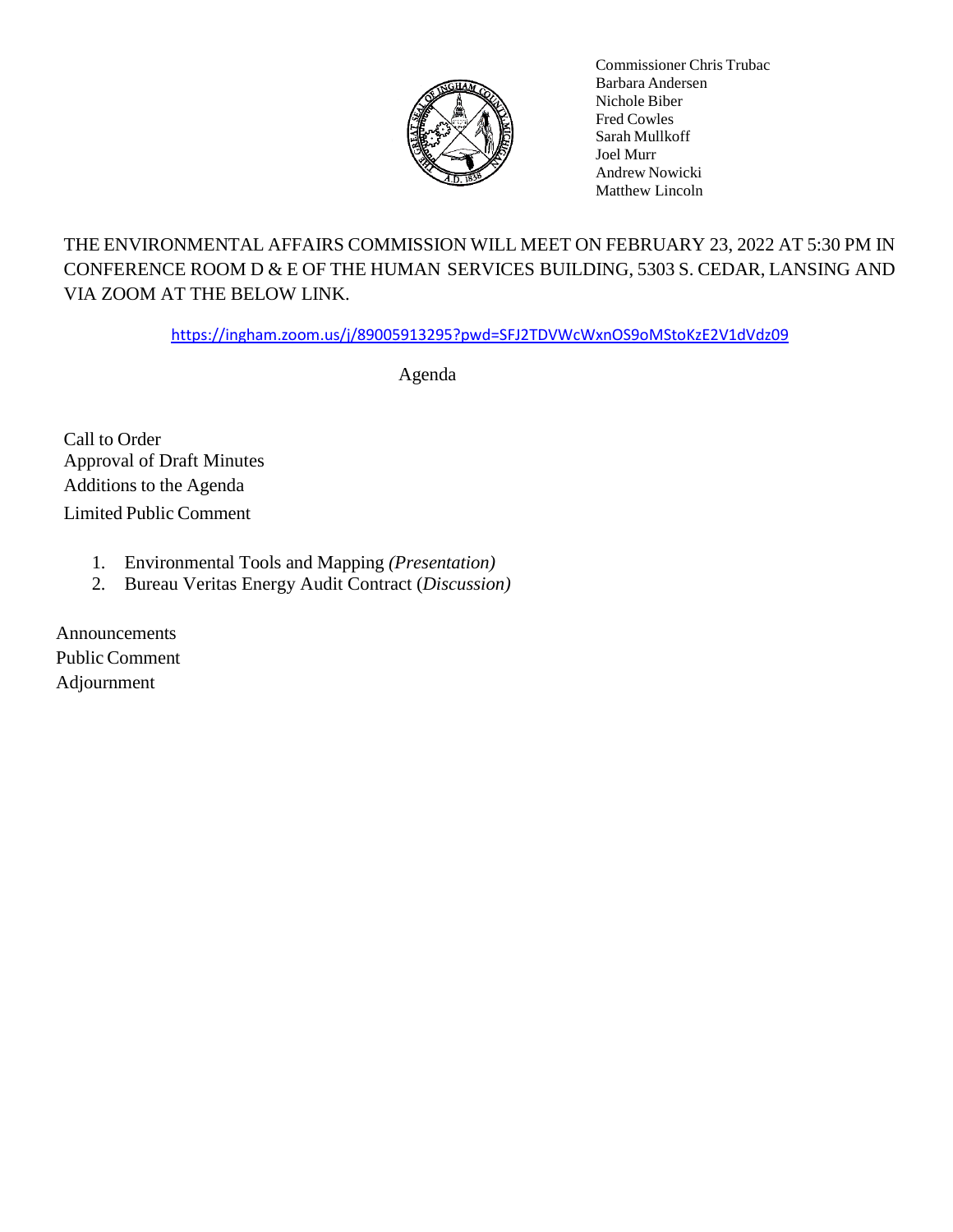### ENVIRONMENTAL AFFAIRS COMMISSION January 26, 2022 Draft Minutes

Members Present: Trubac, Biber, Cowles, Nowicki,

Members Absent: Murr, Lincoln, Andersen (Virtual), Mulkoff (Virtual)

Others Present: Jared Cypher, Jim Hudgins, Elaine Fischhoff, Rick Terrill (Virtual)

The meeting was called to order by Commissioner Trubac at 5:31 p.m. in Conference Room D/E of the Human Services Building, 5303 S. Cedar Street, Lansing Michigan.

### Approval of Draft Minutes

The minutes were approved.

Additions to the Agenda

Discussion on the future direction of the commission was added to the agenda.

### Limited Public Comment

None.

### 1. Energy/Greenhouse Gas Audit RFP

The RFP was sent to vendors in Ingham County. Two proposals were received. The Commission discussed accepting either one of these proposals or sending out the RFP again. It was also discussed whether the cost should be broken into stages or if some aspects could be cut back.

## MOVED BY BIBER, SUPPORTED BY COWLES TO RECCOMEND THE PROPOSAL SUBMITTED BY BUREAU VERITAS TECHNICAL ASSESSMENTS

## THE MOTION CARRIED UNANIMOUSLY

2. Discussion on the future direction of the commission

The Commission discussed its future direction with reference to the resolution that started it and how we might continue moving forward towards goals like carbon neutrality by 2040. There were considerations of a timeline, initiatives, and defining what ways to address equity.

### Announcements

Fred Cowles mentioned the Capital Area Sustainable Partnership which has several items that may be of interest such as: MI Healthy Climate plan is open for public comment, Grants are available for hybrid/zero emission vehicles to replace diesel, Counties can apply for grants to replace trucks with EVS, City of Lansing has received a grant for organics and composting autumn leaves and excess food waste, Association of watersheds is showing a film festival with details at mgrow.org